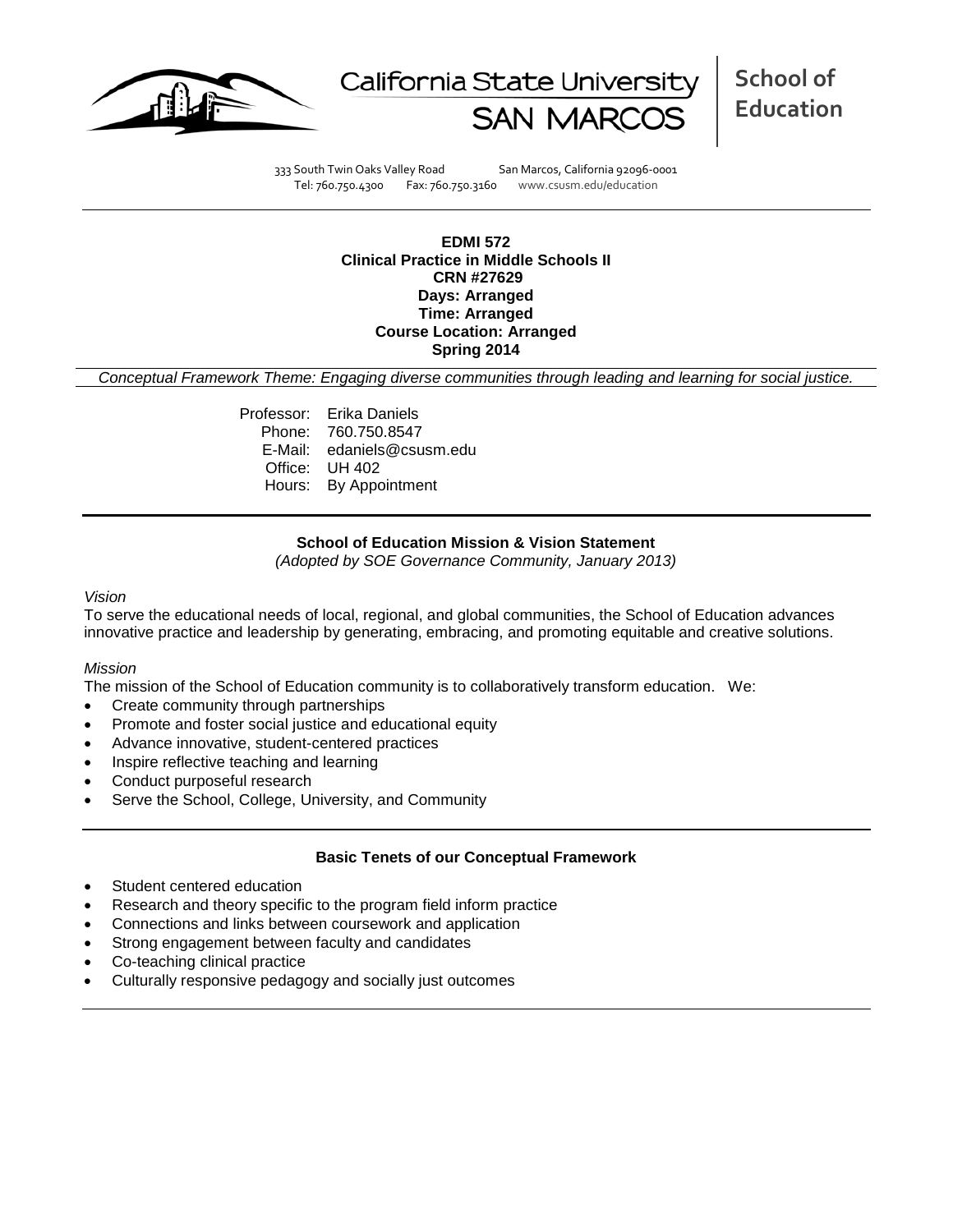### **COURSE DESCRIPTION**

Observation and teaching in selected schools under supervision of classroom teacher and university supervisor. *Graded Credit/No Credit. May not be taken for credit by students who have received credit for EDMS 561. Enrollment Restriction: Admission to the Multiple Subject Credential Program/Middle Level Emphasis.*

### **Material Needed**

Because this is a supervised clinical practice experience, the materials for this class include the *Assessment of Teacher Performance Expectations* form, the *Middle Level Professional Dispositions Rubric*, and the *Clinical Practice Summary* that may be found on the School of Education website for clinical practice. Additional materials on the website include the *Middle Level Clinical Practice*, along with other forms used in clinical practice. (www.csusm.edu/education/ClinicalPractice/HandbookML.html)

### **TaskStream Enrollment and Postings**

The School of Education uses TaskStream to manage candidates' TPE and disposition assessments. Candidates must be enrolled in TaskStream throughout the Multiple Subject Credential program(s). Enrollment fees are paid by going to [www.taskstream.com](http://www.taskstrem.com/) and registering for at least one year. After enrolling, to access the Multiple Subject Full Time Program, from your home page, find the Self-Enrollment area and click the *Enter Code* button. Then enter *msfttc* as the program code. If this is the correct program, click the *Enroll* button. The Multiple Subject Full Time Program now will show up on your TaskStream home page when you log in. Be sure to remember your enrollment name and password.

#### **Authorization to Teach English Learners**

This credential program has been specifically designed to prepare teachers for the diversity of languages often encountered in California public school classrooms. The authorization to teach English learners is met through the infusion of content and experiences within the credential program, as well as additional coursework. Candidates successfully completing this program receive a credential with authorization to teach English learners. *(Approved by CCTC in SB 2042 Program Standards, August 02)*

# **CLINICAL PRACTICE STUDENT LEARNING OUTCOMES**

#### **Candidates will:**

- Assess and instruct young adolescent students of various cultural and linguistic backgrounds in middle school classrooms
- Demonstrate successful performance of the Teacher Performance Expectations as assessed using the *Assessment of Teacher Performance Expectations* form
- Demonstrate successful performance of the Professional Dispositions as assessed using the *Middle Level Professional Dispositions Rubric*
- Use technology effectively to collect and analyze data about student learning and then use those data to adjust instruction accordingly

### **Student Learning Outcome Assessment Methods**

Observation by University Supervisor and On-Site Liaison of clinical performance objectives, Professional Dispositions, and Teacher Performance Expectations (TPEs)

Observations by the school-based cooperating teacher of the clinical practice performance objectives, Professional Dispositions and the Teacher Performance Expectations, (TPEs)

Completion of the Professional Dispositions rubric, the Assessment of Teacher Performance Expectations form, and Clinical Practice Summary form, summarizing performance and professional growth Both the evaluations and summary are developed with input from the Candidate's University Supervisor, Cooperating Teacher, and On-Site Liaison and signed by all parties.

### **Teacher Candidate Learning Outcomes**

Teacher Candidates will be required to complete a Teaching Performance Assessment, show proof of meeting Teacher Performance Expectations, and complete critical assessment tasks- specific assignments for this course. It is the Teacher Candidate's responsibility to understand expectations and complete assignments by stated due dates.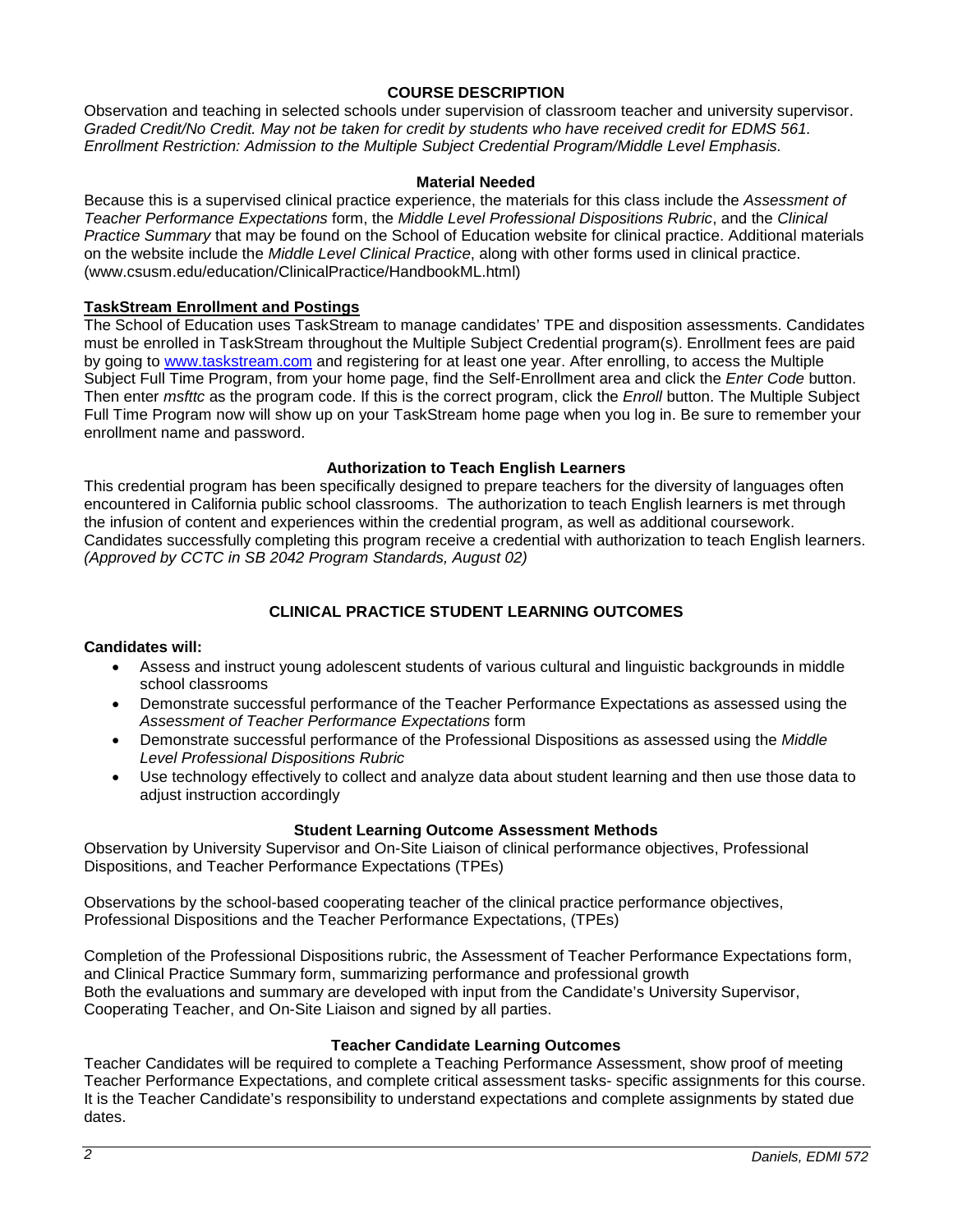### **California Teacher Performance Assessment (CalTPA)**

Beginning July 1, 2008 all California credential candidates must successfully complete a state-approved system of teacher performance assessment (TPA), to be embedded in the credential program of preparation. At CSUSM this assessment system is called the CalTPA or the TPA for short.

To assist your successful completion of the TPA, a series of informational seminars are offered over the course of the program. TPA related questions and logistical concerns are to be addressed during the seminars. Your attendance to TPA seminars will greatly contribute to your success on the assessment.

Additionally, SoE classes use common pedagogical language, lesson plans (lesson designs), and unit plans (unit designs) in order to support and ensure your success on the TPA and more importantly in your credential program.

The CalTPA Candidate Handbook, TPA seminar schedule, and other TPA support materials can be found on the SoE website:<http://www.csusm.edu/education/CalTPA/ProgramMaterialsTPA.html>

### **SUPERVISION REQUIREMENTS**

- 1. Each Teacher Candidate attends this clinical practice at their assigned school site as scheduled by program requirements and the specific school site calendar. The Candidate should adhere to the Cooperating Teacher's contract hours, attend staff meetings and other professional responsibilities, and be available to remain afterschool to plan and prepare. During the first six weeks of the semester, Candidates attend one day per week for the Observation/Participation period. During the second ten weeks of the semester, Candidates attend Monday through Thursday. They spend Fridays in their university courses.
- 2. Each Teacher Candidate in this clinical practice is observed by and meets with a University Supervisor and On-Site Liaison at least two times each to discuss his/her developing performance of the TPEs and to discuss clinical experiences in order to expand participants' knowledge of various assessment, planning and instructional strategies.
- 3. Each Teacher Candidate in this clinical practice works together with his/her Cooperating Teacher to plan and implement lessons. The Candidate plans all lessons, including the ones observed by the University Supervisor, in collaborative planning sessions. The Candidate writes a lesson plan for each of the lessons observed by the University Supervisor and On-Site Liaison and provides the University Supervisor, On-Site Liaison, and Cooperating Teacher a copy of the written lesson plan in advance, prior to teaching the lesson.
- 4. Each Teacher Candidate takes advantage of opportunities presented during this clinical practice experience to fulfill TPE 13: Professional Growth to engage in professional development activities and document the number of hours of professional development.
- 5. Each Teacher Candidate may develop a TPE portfolio binder to gather activities associated with each TPE to support their conversations about their progress with their University Supervisor, On-Site Liaison, and Cooperating Teacher. TPE binder dividers are located on the School of Education Clinical Practice website.
- 6. Each Teacher Candidate uses the specific enrollment code to enroll in TaskStream using to be able to access evaluations of their Professional Dispositions and TPEs.
- 7. Each Teacher Candidate integrates technology into instruction to enhance student learning and uses technology tools (such as spreadsheet/database programs or apps) or the district data management system (Schoolloop, Aeries, etc.) to collect and manage data on student learning. Work with your cooperating teacher to analyze student performance on assessments as well as attendance and discipline patterns to make adjustments to your instruction (this requirement addresses TPE 14).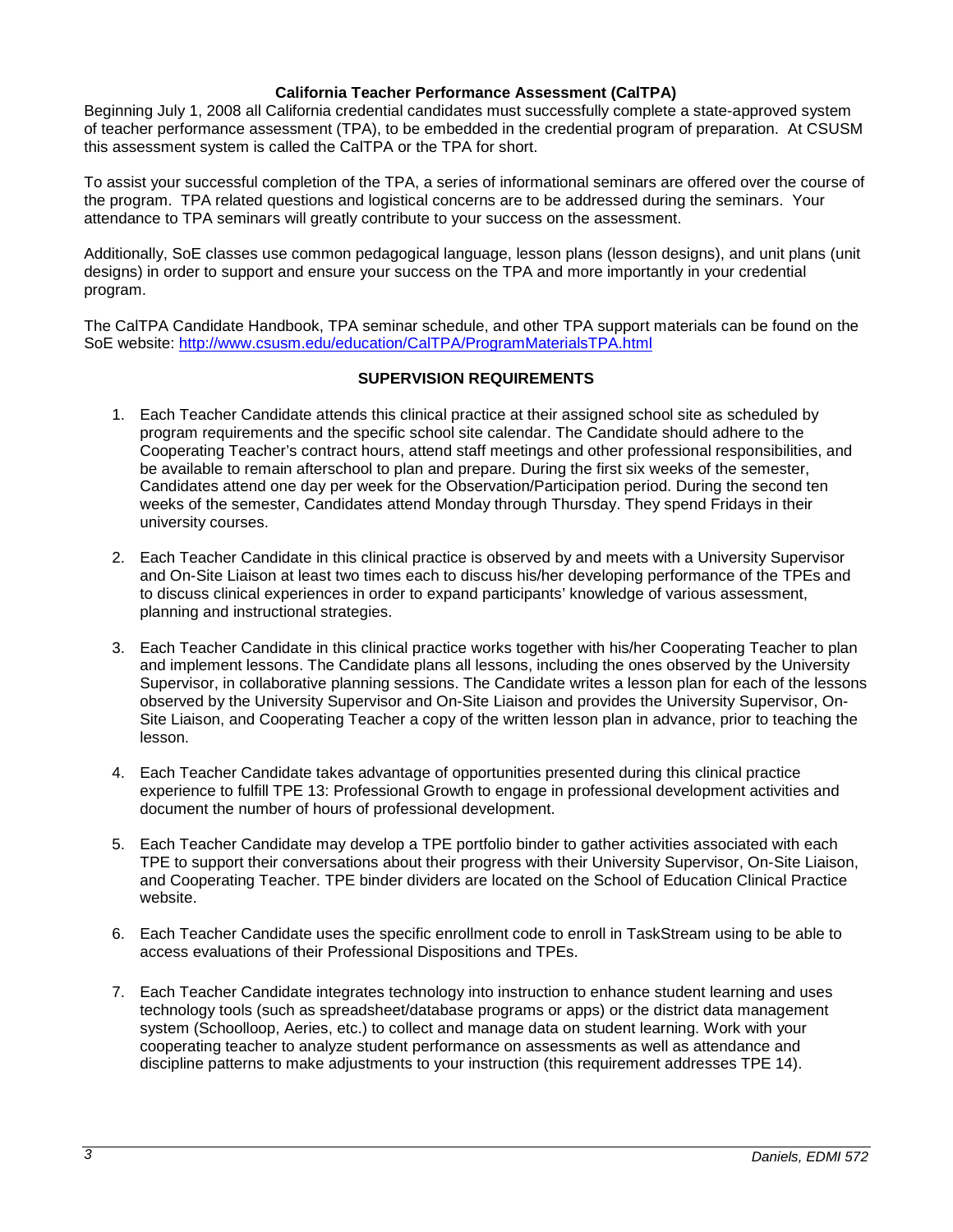# **Grading Scale**

# **Credit/No Credit**

The University Supervisor, in collaboration with the Cooperating Teacher and On-Site Liaison, completes the *Middle Level Professional Disposition Rubric*, the *Assessment of Middle Level TPEs*, and prepares a *Middle Level Clinical Practice Summary* based upon the observations of the University Supervisor, On-Site Liaison, and Cooperating Teacher. These documents are presented to the Teacher Candidate at the final meeting-conference, and all participants sign the documents. These documents serve as official verification of successful completion of Clinical Practice and are required for the University to be able to recommend a Candidate for a credential at the end of the program.

- 1. A grade of CREDIT (CR) or NO CREDIT (NC) will be assigned for clinical practice experiences by the University Supervisor. If a Teacher Candidate has not successfully met the *Middle Level Teacher Performance Expectations* at an appropriate level, ("approaching" in CPI, "meets" in CPII) or the *Middle Level Professional Dispositions* at an appropriate level ("approaching" in CPI, "meets" in CPII), the Candidate may be required to extend or repeat the experience.
- 2. If a Teacher Candidate is unsuccessful in a clinical practice experience, a grade of NO CREDIT will be given. Granting of an additional opportunity for clinical practice will be made based on the circumstances under which the original NO CREDIT was given.
- 3. Should a Teacher Candidate be in the potential situation of receiving NO CREDIT for clinical practice, the University Supervisor, On-Site Liaison, and Cooperating Teacher must complete a State of Concern (SOC) as soon as possible and provide copies to the Program Coordinator. The documentation in the SOC, the action plan, and the follow up steps to the plan are key documents that are used to verify inadequate performance in clinical practice, if the action plan is not achieved.
- 4. Should a second clinical practice experience be recommended, the Candidate must re-register for the clinical practice course prior to the new placement being made.

# **Conditions for Removal from School Site**

A candidate will be removed from the school site and a Statement of Concern documenting the situation will be written immediately if a candidate:

- 1. Endangers students or others;
- 2. Violates recognized codes of conduct, e.g. CSUSM Student Code of Conduct, CSUSM Academic Honesty Policy NEA Code of Ethics, CA Education Code Section 44932; and/or
- 3. Is dismissed from the classroom or school site by the cooperating professional or site or district administrator. (see *Statement of Concern- Guidelines* www.csusm.edu/education/ClinicalPractice/HandbookMS.html)

# **GENERAL CONSIDERATIONS**

# **Assessment of Professional Dispositions**

Assessing a Candidate's dispositions within a professional preparation program recognizes that teaching and working with learners of all ages requires not only specific content knowledge and pedagogical skills, but positive attitudes about multiple dimensions of the profession. The School of Education has identified six dispositions – social justice and equity, collaboration, critical thinking, professional ethics, reflective teaching and learning, and life-long learning - and developed an assessment rubric. For the *Middle Level Professional Dispositions* rubric, there are three levels of performance for each disposition: "*unacceptable"*, "*approaches", "meets"*. The rubric for the levels of performance offers measurable behaviors and examples for each disposition. The assessment of dispositions includes a self-assessment by the candidate and is designed to provide candidates with ongoing feedback for their growth in professional disposition. Candidates are expected to meet the level of "*meets"* during the program. See the rubric on the SoE website. (www.csusm.edu/education/ClinicalPractice/HandbookML.html)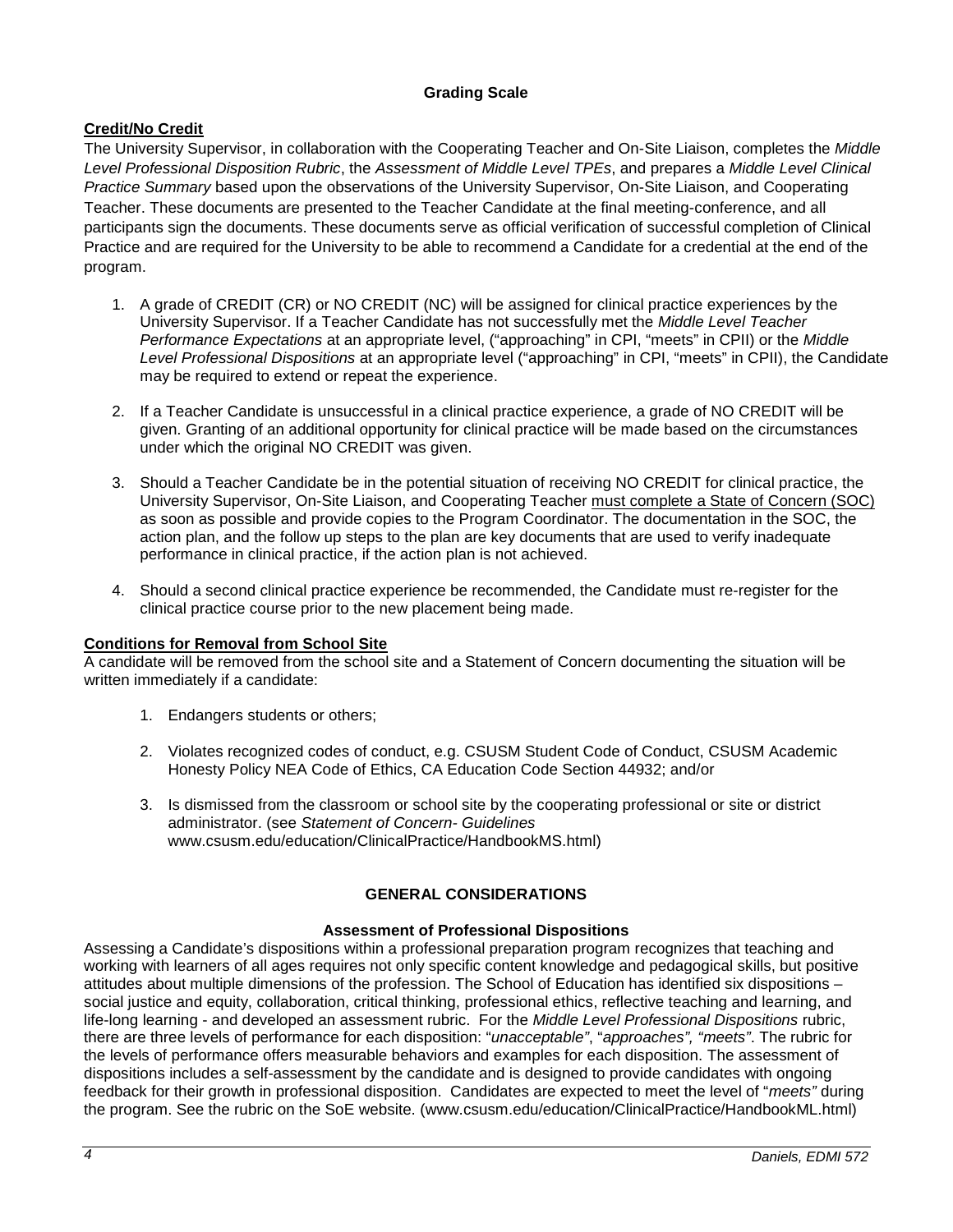### **School of Education Attendance Policy**

Due to the dynamic and interactive nature of courses in the School of Education, all candidates are expected to attend all classes and participate actively. At a minimum, candidates must attend more than 80% of class time, or s/he may not receive a passing grade for the course at the discretion of the instructor. Individual instructors may adopt more stringent attendance requirements. Should the candidate have extenuating circumstances, s/he should contact the instructor as soon as possible. *(Adopted by the COE Governance Community, December, 1997).*

### **Clinical Practice**

All teacher candidates are expected to be present at their assigned school site as scheduled by program requirements and the specific school site calendar and teaching contract. Should the teacher candidate have extenuating circumstances, s/he should contact the University Supervisor and Program Coordinator as soon as possible.

### **Students with Disabilities Requiring Reasonable Accommodations**

Candidates with disabilities who require reasonable accommodations must be approved for services by providing appropriate and recent documentation to the Office of Disable Student Services (DSS). This office is located in Craven Hall 4300, and can be contacted by phone at (760) 750-4905, or TTY (760) 750-4909. Candidates authorized by DSS to receive reasonable accommodations should meet with their instructor during office hours or, in order to ensure confidentiality, in a more private setting.

### **CSUSM Academic Honesty Policy**

"Students will be expected to adhere to standards of academic honesty and integrity, as outlined in the Student Academic Honesty Policy. All written work and oral presentation assignments must be original work. All ideas/materials that are borrowed from other sources must have appropriate references to the original sources. Any quoted material should give credit to the source and be punctuated with quotation marks.

Students are responsible for honest completion of their work including examinations. There will be no tolerance for infractions. If you believe there has been an infraction by someone in the class, please bring it to the instructor's attention. The instructor reserves the right to discipline any student for academic dishonesty in accordance with the general rules and regulations of the university. Disciplinary action may include the lowering of grades and/or the assignment of a failing grade for an exam, assignment, or the class as a whole."

Incidents of Academic Dishonesty will be reported to the Dean of Students. Sanctions at the University level may include suspension or expulsion from the University.

### **Plagiarism:**

As an educator, it is expected that each candidate will do his/her own work, and contribute equally to group projects and processes. Plagiarism or cheating is unacceptable under any circumstances. If you are in doubt about whether your work is paraphrased or plagiarized see the Plagiarism Prevention for Students website [http://library.csusm.edu/plagiarism/index.html.](http://library.csusm.edu/plagiarism/index.html) If there are questions about academic honesty, please consult the University catalog.

#### **Use of Technology**

Candidates are expected to demonstrate competency in the use of various forms of technology (i.e. word processing, electronic mail, Moodle, use of the Internet, and/or multimedia presentations). Specific requirements for course assignments with regard to technology are at the discretion of the instructor. Keep a digital copy of all assignments for use in your teaching portfolio. All assignments will be submitted online, and some will be submitted in hard copy as well. Details will be given in class.